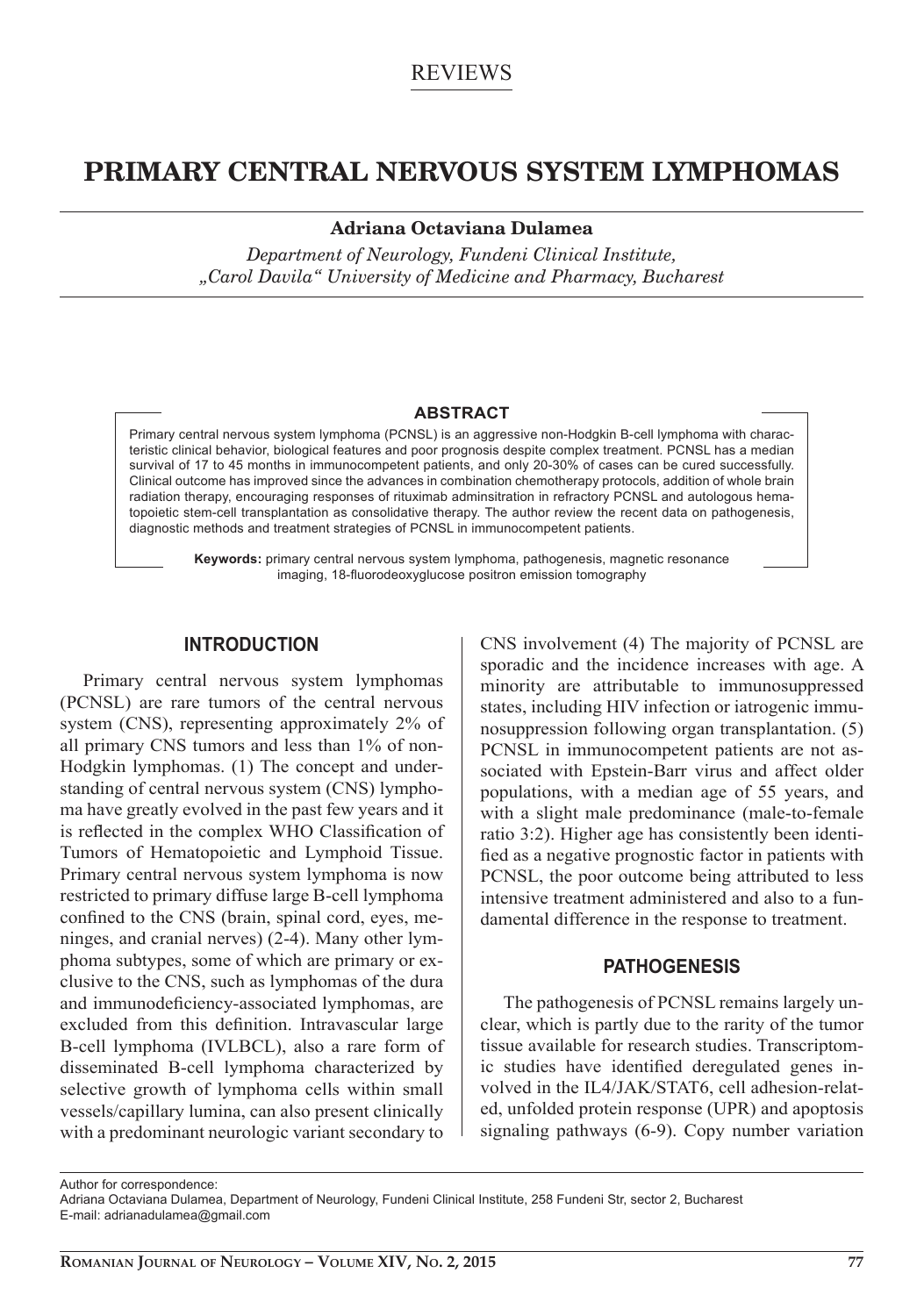studies (8, 10-12) have revealed frequent chromosome losses affecting the 6q, 6p21.32 and 9p21 regions. However, the mutational landscape of PCNSL is still poorly known. A whole exome sequencing strategy has successfully identified pivotal gene mutations in several hematologic and brain malignancies (13,14) Eight genes of interest have been further investigated by focused resequencing in a large cohort. The study revealed high mutation rates for genes already described as mutated in PCNSL such as MYD88 (38%), CD79B (30%), PIM1 (22%) and TBL1XR1 (19%) and for genes not previously reported to be involved in PCNSL tumorigenesis such as ETV6 (16%), IRF4 (14%), IRF2BP2 (11%) and EBF1 (11%). PCNSL demonstrates genetic heterogeneity and mutational pattern similarities with extracerebral diffuse large B cell lymphomas, particularly of activated B-cell (ABC) type, suggesting shared underlying biological mechanism. (15) There are several hypotheses which aim to explain the pathogenesis of PCNSL. Since the central nervous system lacks lymphoid tissue or lymphatic vessels, PCNSL may be caused by the monoclonal proliferation of continuously trafficking T-cells or B-cells in CNS, or the specific tropism of neoplastic T or B lymphocytes for CNS where they escape from the attack of the intact peripheral immune system (16). Malignant transformation of  $T$  or  $B$  cells after a benign inflammatory process within the CNS may also be the origin of PCNSL (17). Additionally, neoplastic lymphocytes that are normally eradicated by the peripheral immune system may escape to the CNS. The special environment, so-called "sanctuary site", where is free from attack of the immune system and penetration of chemotherapeutic agents by blood-brain barrier is deeply related to malignant transformation. (18) This has important therapeutic implications. At presentation and especially at recurrence,

there is a heavy disease burden that exists behind an relatively intact blood–brain barrier. These individual tumor cells invade brain and receive their nutrition from normal cerebral blood vessels. They are not supported by the permeable tumor neovessels that sustain bulky tumor. Therefore, effective treatment of PCNSL requires agents that penetrate the blood-brain barrier to reach these individual cells. These data also suggest that antiangiogenic agents are unlikely to be effective against this microscopic disease.

# **CLINICAL FEATURES**

Clinical presentation of PCNSL is frequently characterized by focal mass lesions signs in more than 50% of cases. In 248 immunocompetent patients, 43% had neuropsychiatric signs, 33% had increased intracranial pressure, 14% had seizures, and 4% had ocular symptoms at the time of presentation. (19) Seizures are less common than with other types of brain tumors, probably because PCNSL involves predominantly subcortical white matter rather than epileptogenic gray matter. Patients rarely present with B symptoms such as fever, weight loss, or night sweats that are commonly associated with other forms of NHL (20).

# **DIAGNOSTIC EVALUATION**

The International PCNSL Collaborative Group has established guidelines for the diagnostic evaluation of a patient with suspected PCNSL (Table 1). (21) The guidelines express the goal to evaluate the baseline extent of disease in order to confirm that the disease is restricted to CNS. Physical examination should include palpation for enlarged lymph nodes as well as testicular examination in males be-

| Pathology             | <b>Clinical</b>                | Laboratory                                                             | Imaging                       |
|-----------------------|--------------------------------|------------------------------------------------------------------------|-------------------------------|
| Centralized review of | Complete medical and           | <b>HIV serology</b>                                                    | Contrased enhanced cranial    |
| pathological findings | neurological examination       |                                                                        | MRI <sup>b</sup>              |
| Immunophenotyping     | Dilated eye examination,       | Serum LDH level                                                        | CT of chest, abdomen and      |
|                       | including slitlamp evaluation  |                                                                        | pelvis                        |
|                       | Recording of prognostic        | CSF cytiology, flow cytometry,                                         | Bone marrow biopsy with       |
|                       |                                | factors (age, performance status)   immunoglobulin heavu-chain PCR24 h | aspirate                      |
|                       |                                | urine collection for creatinine clearence <sup>d</sup>                 |                               |
|                       | Serial evaluation of cognitive |                                                                        | Testicular ultrasonography in |
|                       | function $c$                   |                                                                        | elderly men                   |

*TABLE 1. International PCNSL Collaborative Group Guidelines for Baseline Evaluation for Clinical Trialsa*

Abbreviations: CSF, cerebrospinal fluid; CT, computed tomography; HIV, human immunodeficiency virus; LDH, lactate dehydrogenase; MRI, magnetic resonance imaging; PCNSL, primary central nervous system lymphoma; PCR, polymerase chain reaction. <sup>a</sup>Adapted form article by Abrey et al.(21)

<sup>b</sup>Contrast enhanced cranial CT should be obtained in patients who have a contraindication for MRI or who cannot tolerate MRI <sup>c</sup>Mini-Mental State Examination is used commonly, although improvement instruments are developed.

<sup>d</sup>For patients who will receive high-dose methotrexate.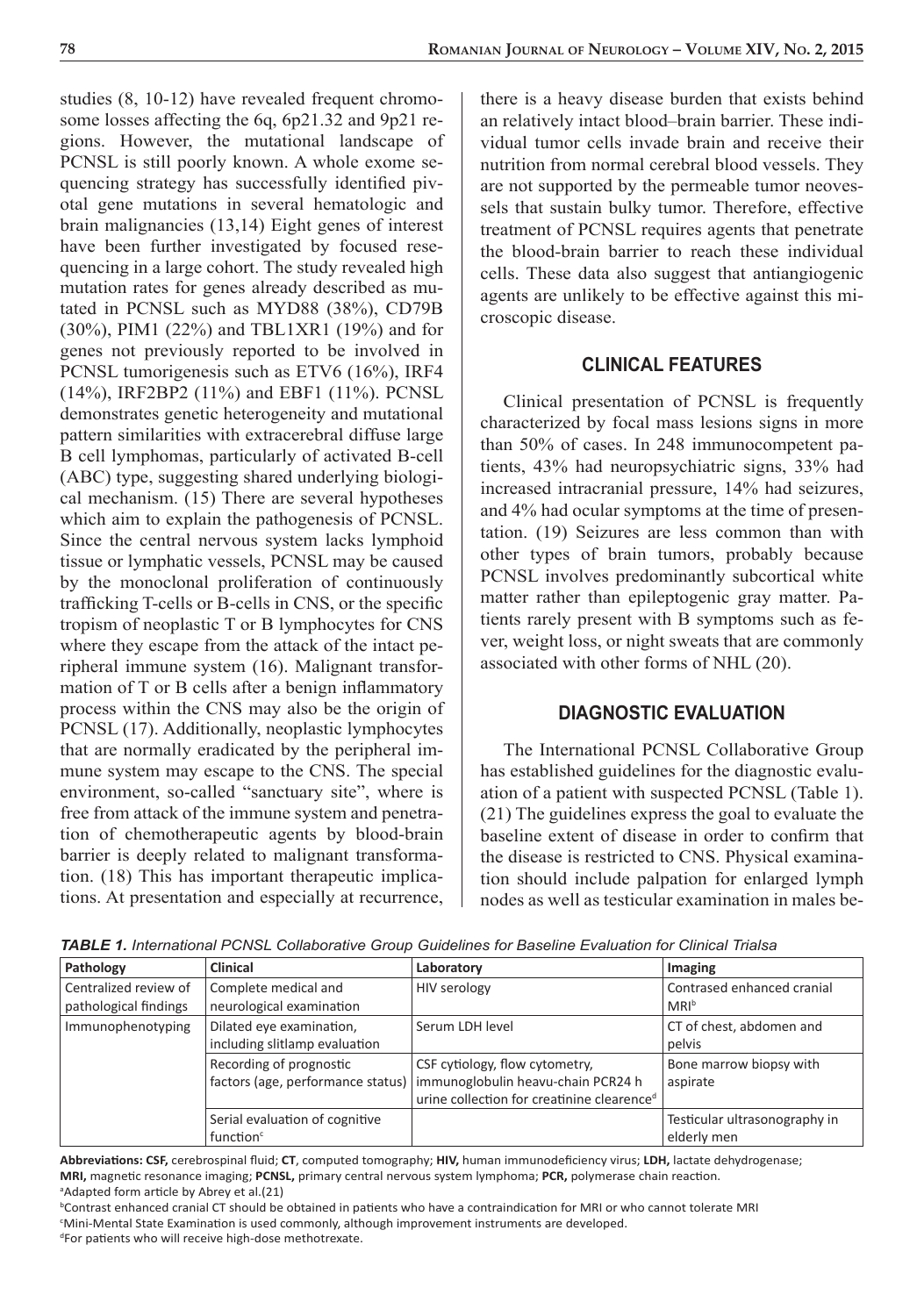cause testicular lymphoma has a predilection to disseminate to the brain parenchyma. Contrast enhanced cranial magnetic resonance imaging (MRI), postcontrast cranial computed tomography if MRI is contraindicated, lumbar puncture if not contraindicated (for cell count, protein and glucose measurement, cytology, immunoglobulin heavy-chain gene rearrangement studies, and flow cytometry studies), ophthalmologic examination including slitlamp evaluation, computed tomography of the chest, abdomen, and pelvis, and bone marrow biopsy should be performed. Blood tests for HIV, complete blood cell count, basic metabolic profile, and lactate dehydrogenase level are also recommended. Testicular ultrasonography should be considered in men.

#### **Neuroimaging**

#### **Magnetic resonance imaging**

On MRI, PCNSL should be differentiate from CNS involvement of a systemic nonHodgkin lymphoma, from glioma and metastases. Although primary CNS presentation of systemic NHL is very rare, staging of all patients first diagnosed as having lymphoma in the CNS is mandatory to exclude this possibility. Neuroimaging findings differ in immunocompetent from immunodeficient patients. Although some imaging findings are characteristic of PCNSL, the frequency of atypical findings on conventional neuroimaging is increasing. Atypical neuroimaging findings do not rule out PCNSL, even in immunocompetent patients (22).

The typical magnetic resonance imaging (MRI) lesions of PCNSL (23-25) include single or multiple intra-axial, homogenous, contrast enhancing lesions with marked perilesional edema and restricted diffusion, usually contacting the cerebrospinal fluid surface. Lesions not in contact with the subarachnoid space are low-grade PCNSL (26). On precontrast T1 weighted images lesions are usually isointense or hypointense (27-29). Strong homogenous enhancement is often present in PCNSL. Some cases (0% to 13%) show ring enhancement, and a few cases show open-ring enhancement and a "notch sign", which is a deep, abnormal depression at the tumor margin (30). Rare cases ( $0\%$  to  $1\%$ ) without enhancement have been described (31,32) usually in the setting of low-grade disease (33) or intravascular lymphomatosis (34) in immunocompetent patients. Infiltration of the corpus callosum is commonly regarded as the most characteristic sign of PCNSL. Symmetrical lesions involving the genu or splenium of the corpus callosum are referred to as a "mirror pattern" or "butterfly pattern".

PCNSLs tend to show subependymal and leptomeningeal spread (97% of cases) (35,36). Linear enhancement along perivascular spaces is highly suggestive of PCNSL (37-39) because PCNSL has an affinity for perivascular extension. After steroids are administered, lesions visualized with MRI can disappear in as little as several hours. Some lesions, called vanishing tumors, can disappear spontaneously. About half of vanishing tumors are PCNSLs (40). The eye is involved in 20% to 25% of patients with PCNSL (41). Ocular lymphoma can be diagnosed with cytologic examination of vitreal aspirate or slit-lamp examination. On MRI, ocular lymphoma can manifest as nodular enhancing lesions in the macula or thickening of the uvea (42). On T2-weighted images lesions are usually isointense or hyperintense, but 40% of lesions on T2-weighted images show hypointensity, which is attributed to high cellular density of the tumor. On fluid-attenuated inversion recovery (FLAIR) imaging, both tumors and areas of edema appear hyperintense  $(43)$ . A characteristic finding is bilateral symmetrical hyperintensity with subependymal extension. Because diffusion is usually restricted within lymphomas owing to high cellular density, hyperintensity on diffusion-weighted images (DWIs) and hypointensity on apparent diffusion coefficient (ADC) maps are usually seen. On perfusion-weighted images PCNSL shows low cerebral blood volume (CBV) (44). On susceptibility-weighted images, there are no particular or specific characteristics and no microhemorrhages or calcifications, which are frequently seen in high-grade glioma. Proton magnetic resonance spectroscopy (1H-MRS) in PCNSL shows an almost complete loss of n-acetyl aspartate, a decrease in creatine, a great increase in choline and an increase in lactate (90%). A reported hallmark of PCNSL on MRS is lipid peaks (90%) much higher than those in glioblastoma (14%)  $(45, 46)$  and high choline creatine ratios ( $>3$ ). In immunocompetent patients lesions of PCNSL are usually solitary, located in a cerebral hemisphere, thalamus/basal ganglia, corpus callosum, periventricular region and cerebellum. Necrosis, peripheral enhancement, hemorrhages and calcifications are unusual, and other diagnoses should be considered if any of these features are present. Neuroimaging findings can be atypical in patients who are immunodeficient or who have been treated with radiation, antineoplastic agents, or steroids. Moreover, in recent years, atypical neuroimaging features have sometimes been obtained in immunocompetent patients, even before treatment. Furthermore,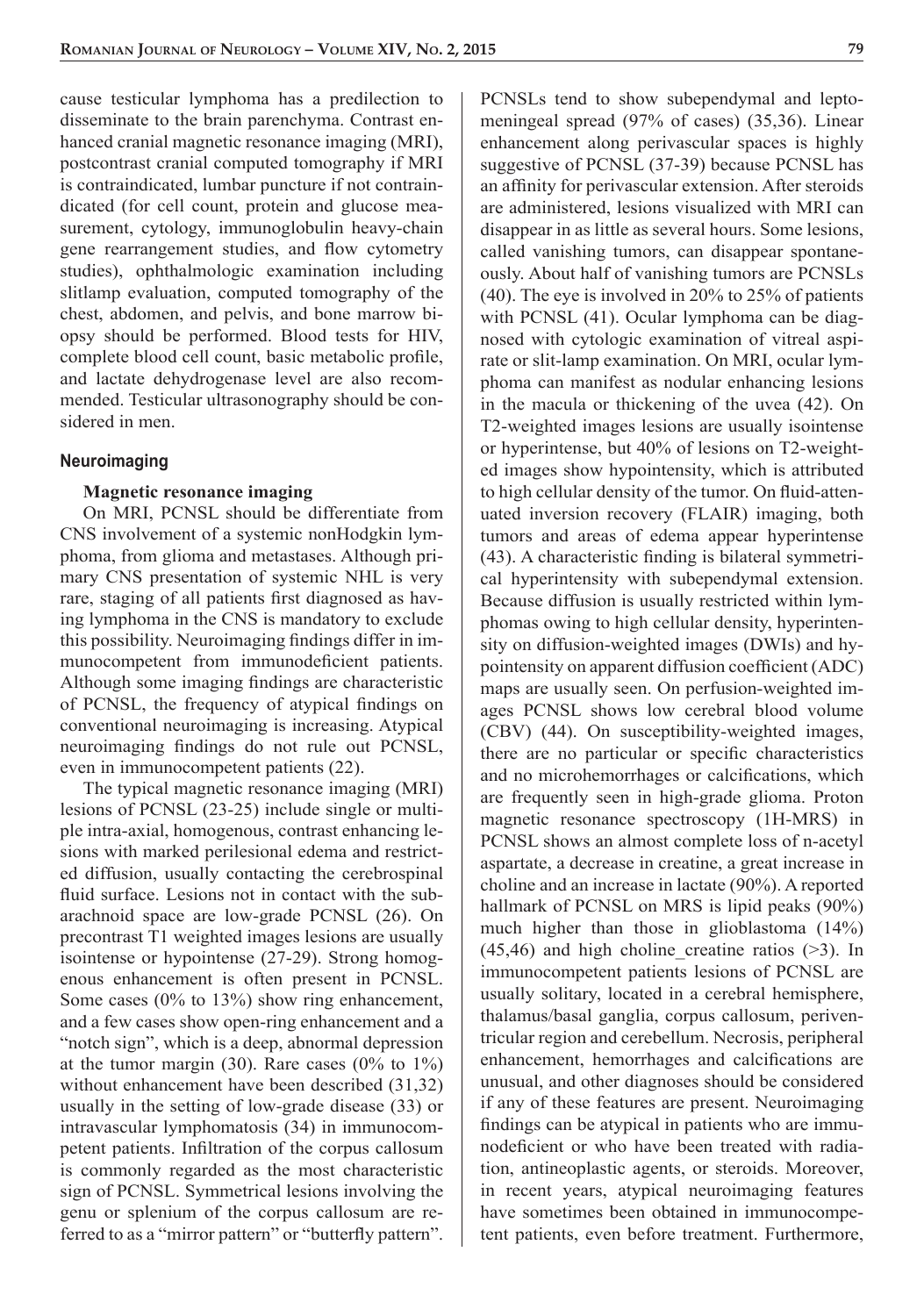in 5% of patients with PCNSL, neuroimaging findings are completely normal (47).

#### **Computed tomography**

On computed tomography (CT) lesions of PCNSL are typically (86% to 92% of cases) isodense to hyperdense (48) with typically homogenous contrast enhancement.

#### **Nuclear imaging**

Whole-body 18-fluorodeoxyglucose positron emission tomography (18FDG-PET) has an increased sensitivity for the detection of systemic DLBCL over conventional CT staging (49), and has an important role in the exclusion of systemic lymphoma at presentation. 18FDG-PET may assist in differentiating PCNSL from other intracranial malignancies where MRI findings are equivocal (50) 18FDG PET-CT in cases of PCNSL reveals hypermetabolic lesions with increased uptake of FDG (86%) as is seen in malignant gliomas. After effective chemotherapy, FDG uptake disappears, and thus, FDG-PET can be used to evaluate the early therapeutic response. After steroid treatment, the degree of hypermetabolic activity in PCNSL may decrease. Nuclear imaging findings facilitate differential diagnosis from other brain tumors and infectious diseases (51). N-isopropyl (123I)-p-iodoamphetamine (IMP) single photon emission CT (SPECT) shows retention in delayed images. (52) On delayed SPECT images the IMP index is 7 in cases of PCNSL but is less than 1 in cases of malignant glioma. High IMP index of PCNSL is similar to that of malignant melanoma. (53) With 201TlCl-SPECT, homogenously enhancing abnormalities are usually observed. (54) With 67Ga scintigraphy, accumulation is observed 72 hours after injection. The sensitivity of 67 Ga scintigraphy is reported to be 83.1%. (55) On 11C-methionine-PET, uptake is extremely high. The area of increased uptake is often larger than the enhancing lesion on MRI. The area and degree of methionine accumulation in the tumor tissue decrease after radiation therapy. In these nuclear images, immunodeficient patients with PCNSL show characteristics similar to those of immunocompetent patients. (56)

## **Histology**

Histological confirmation, despite small tissue stereotactic biopsies, establish the diagnosis because, as autopsy studies reveal, most primary CNS lymphomas (PCNSL) extensively infiltrate the brain (32). The majority of PCNSL are diagnosed via stereotactic biopsy or, less commonly, by flow cytometric analysis of cerebrospinal fluid (CSF) lymphocytes. The conventional approach has been to avoid surgical resection given the risk of neurological sequelae and lack of therapeutic benefit (57). However, a recent unplanned secondary analysis of the G-PCNSL-SG-1 trial has challenged this view, describing an apparently superiorprogression-free survival (PFS) for those undergoing complete or subtotal resection (58). However, this study had a number of limitations, and independent verification in a well-designed and controlled study would be required to change practice (59) Rubenstein et al. recently evaluated the utility of CXCL13 (a mediator of B-cell migration) and IL-10 as potential CSF diagnostic biomarkers with the ability to discriminate CNS lymphoma from other CNS. The positive predictive value of CXCL13 and IL-10 elevation in CSF was 95% in the identification of newly-diagnosed HIV-negative PCNSL, with an 88% negative predictive value. (60)

Primary CNS lymphoma and secondary CNS involvement by systemic DLBCL cannot be distinguished simply on the basis of their morphology and immunophenotype, although CD10 expression, particularly in association with a relatively low Ki67 labeling index (<50%), should prompt an intense search of primary extracerebral DLBCL or follicular lymphoma (22). Neuropathological studies  $(32,61)$  revealed no correlation of autopsy findings with neuroimaging assessment of tumor burden. MRI underestimates the tumor burden of PCNSL. Bulky disease is seen as a contrast-enhancing lesion because of disruption of the blood– brain barrier, but microscopic tumor infiltration may lead to T2 hyperintensity or be completely normal, so the disease may infiltrate the entire brain without a corresponding imaging on MRI.

Recently, an algorithm based on a panel of immunohistochemical (IHC) markers (CD10, BCL-6 and MUM-1) was developed to classify DLBCL into two major subtypes: germinal center B-celllike (GCB) (positive for either CD10 or BCL-6 while negative for MUM-1) and activated B-celllike (ABC) (positive for MUM-1 and negative for CD10) (7-10). Three studies have shown that in the CNS, GCB DLBCL might have a better prognosis than ABC DLBCL (62-64).

In contrast to systemic DLBCL, high expression of BCL-2, BCL-6, and MYC by immunohistochemistry is frequent in PCNSL (70% of cases studied) (65) and it has been speculated that this may contribute to the adverse prognosis of PCNSL. Recently, the only multi-centre trial to prospectively evaluate PCNSL biomarkers demonstrated that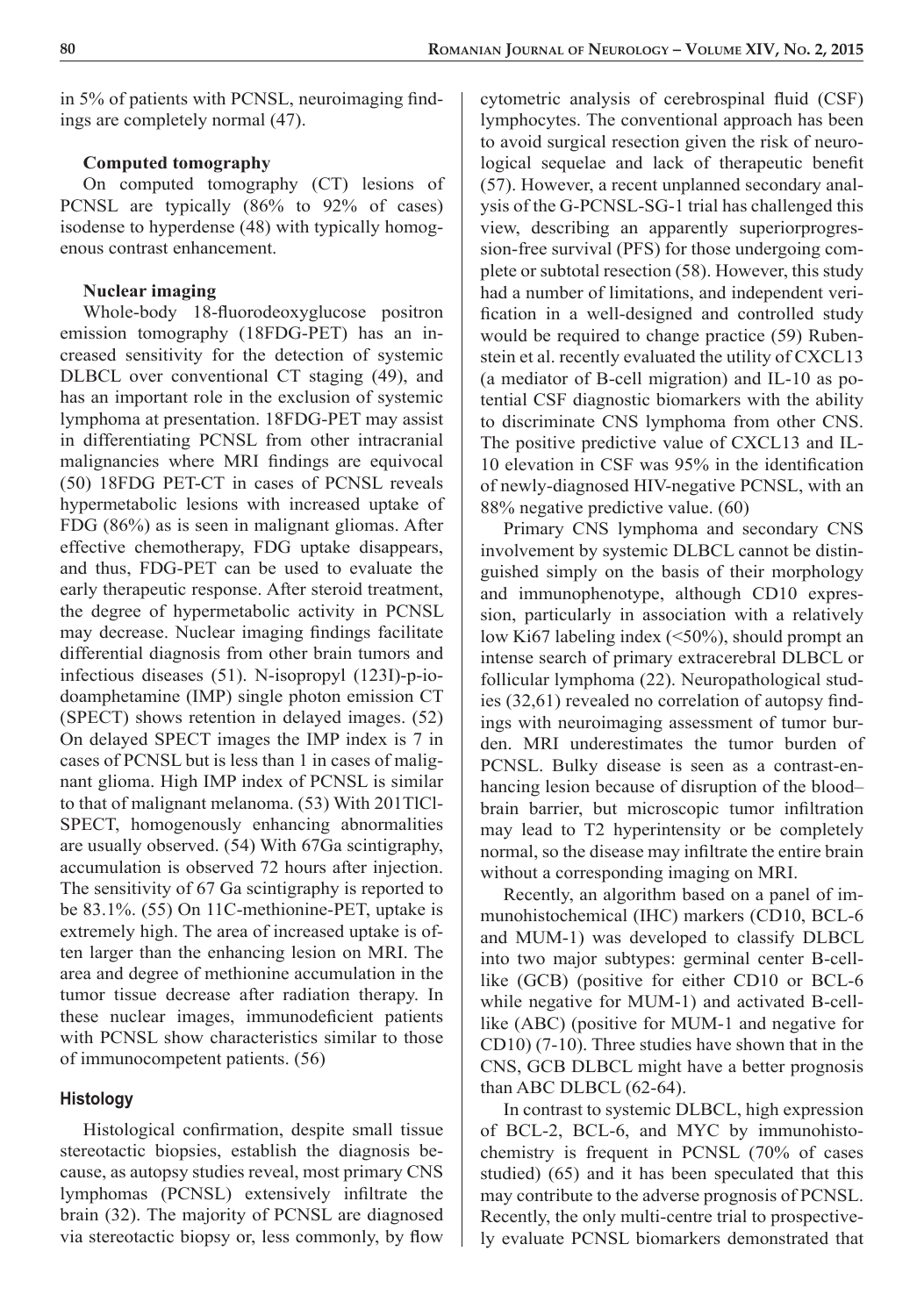BCL-6 expression, but not MYC, correlated with inferior survival (66). Whilst some studies support this finding  $(67,68)$ , other retrospective analyses found that BCL-6 overexpression correlated with superior outcomes.(69,70)

## **TREATMENT**

#### **Chemotherapy**

High-dose methotrexate (MTX) combined with high-dose cytarabine (AraC) is currently regarded standard treatment (71). There is general consensus that MTX should be administered as a rapid infusion (2-4 hours) at a dose of at least 3 mg/m<sup>2</sup> to maximise therapeutic CSF concentrations, at an interval of 14-21 days (72). Modern protocols typically employ between four and eight cycles of HD-MTX-based therapy but comparative data on treatment duration is lacking. In the randomised, phase II, multicentre IELSG-20 trial, 75% of maximum responses were achieved following the first two cycles of treatment. However, for patients achieving a partial response, further tumor response was observed in patients receiving combination chemotherapy (HD-MTX/Ara-C, 10/18 patients) but not HD-MTX monotherapy (71). In a recent trial of rituximab, HD-MTX, procarbazine and vincristine (R-MPV), complete response rates improved from 47% after five cycles of chemotherapy to 79% after seven (73) The addition of thiotepa to HD-MTX and cytarabine was piloted in a small multicentre study  $(n=20)$ , with inferior results compared to the IELSG20 trial, attributed to a 50% protocol reduction in cytarabine dose  $(1 g/m^2$  for four doses) (74), although the optimal thiotepa dose in this setting has not been ascertained. The role of thiotepa is currently being evaluated in the ongoing, randomized IELSG32 study (EudraCT number 2009-012432-32).

OSHO-phase II study evaluated patients with newly diagnosed primary central nervous system lymphoma treated with autologous peripheral blood stem-cell transplantation (aPBSCT) and response-adapted whole-brain radiotherapy (WBRT). 23 patients received high-dose methotrexate. In case of at least partial remission, high-dose busulfan/thiotepa (HD-BuTT) followed by aPBSCT was carried out. Patients refractory to induction or without complete remission after HD-BuTT received WBRT. Follow-up shows an overall survival of 35%. In six of seven patients where WBRT could be avoided, no long-term neurotoxicity has been observed and all patients have an excellent quality of life. (75)

Rubenstein et al. used methotrexate, temozolomide, and rituximab (MT-R) induction followed by etoposide and cytarabine (EA) consolidation in a prospective multi-centre trial of 44 patients, achieving a two-year PFS of 57% and four-year OS of 65% (76)

Ferreri et al, in a phase II trial assessed first-line MATILDE chemotherapy and response-tailored radiotherapy in 41 HIV negative patients with PCNSL. Overall response rate was 76% after chemotherapy and 83% after chemotherapy  $\pm$  radiotherapy, with a 5-year overall survival of  $30\% \pm$ 7%. At 10 years from diagnosis, no patient showed chronic hematologic and nonhematologic toxicities, with a Mini-Mental State Examination score of ≥29 in all cases but one. (77)

#### **Rituximab**

In contrast to the survival advantage witnessed in systemic DLBCL, the benefit of combining rituximab with chemotherapy for PCNSL remains unclear. Rituximab has limited CNS penetration with intravenous administration. Single-agent efficacy was demonstrated in 12 patients with refractory/relapsed PCNSL with radiographic response to intravenous rituximab

monotherapy in 36% (78) and encouraging response rates have been achieved with rituximab  $375-500$  mg/m<sup>2</sup> in conjunction with combination chemotherapy in single-arm trials (77,79) Although the quality of responses appears to be improved with the addition of rituximab, no survival advan tage has yet been demonstrated on multivariate analysis (80,81). Results from ongoing randomised studies (IELSG32: NCT01011920, and HOVON 105 PCNSL/ALLG NHL24 trial: EudraCT 2009-  $014722-42$ ) are essential to define the role of rituximab in induction therapy for PCNSL.

#### **Whole brain radiation therapy (WBRT)**

It has been suggested that whole brain consolidation radiotherapy has no additional benefit regarding overall survival (OS) after high-dose MTX alone or in combination with ifosfamide (82). Nevertheless, ongoing trials compare whole brain radiotherapy with high-dose chemotherapy followed by autologous stem cell transplantation (auto-SCT) as consolidation (NCT01011920, NCT00863460). Beside whole brain radiotherapy, the application of high-dose chemotherapy with carmustine (BCNU) and thiotepa followed by auto-SCT has been shown to be feasible and highly effective in newly diagnosed eligible patients, but also in the salvage situ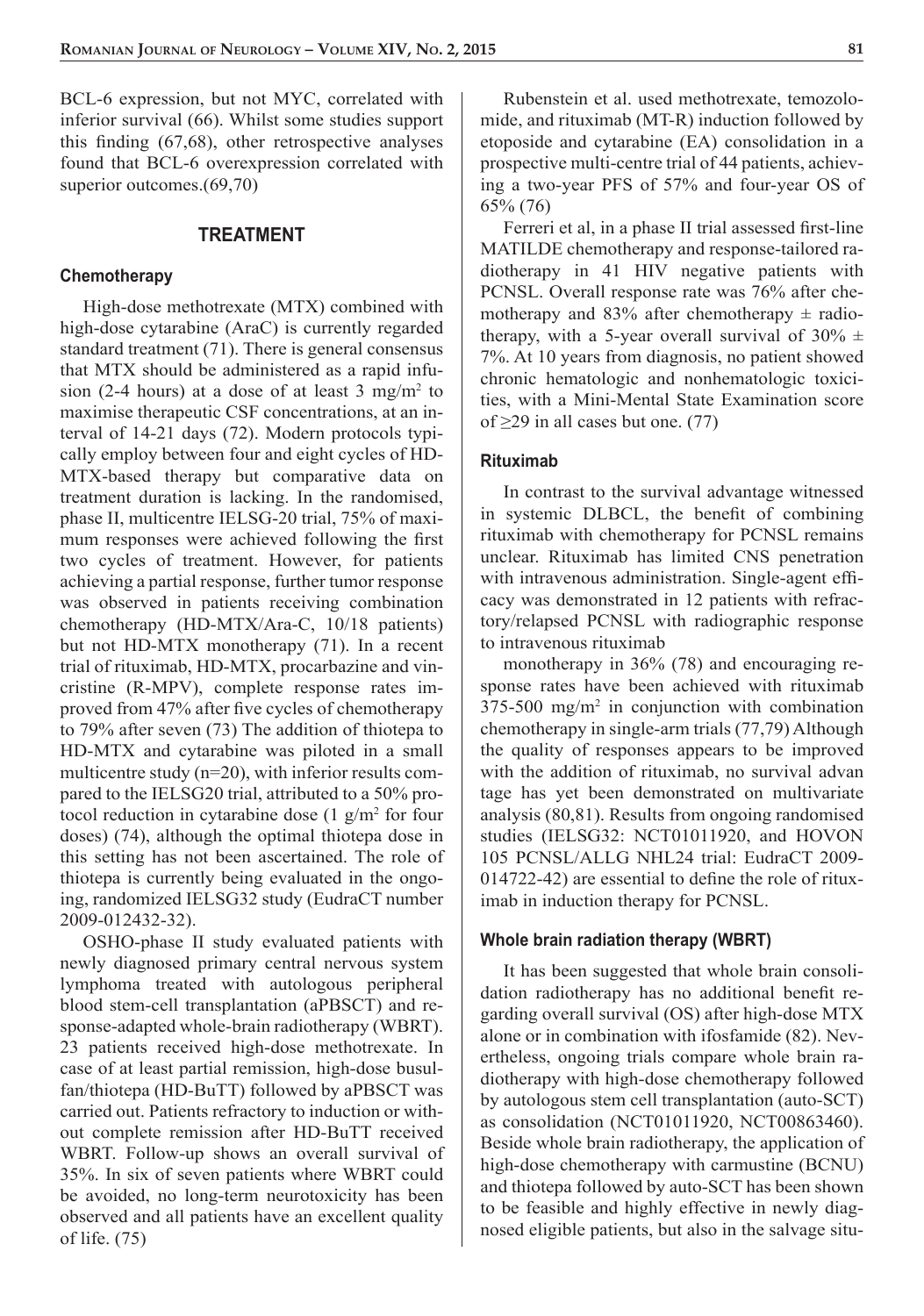ation (83-85). In an attempt to ameliorate the longterm neurocognitive sequelae of WBRT at standard doses, investigators have assessed the value of reduced dose WBRT (rdWBRT). Inferior outcomes have been described with a reduced consolidation WBRT dose (30.6Gy) following CHOD/BVAM induction therapy in a non-randomised comparison (86). Morris et al. recently reported encouraging rates of disease control using 23.4Gy radiotherapy as consolidation therapy following the R-MPV protocol, with a PFS of 7.7 years for the selected subgroup (n=31) achieving CR with immunochemotherapy. Prospective neuropsychological evaluation demonstrated no overall cognitive decline, in 12 patients assessed 48 months after rdWBRT. (73)

## **PROGNOSIS**

Prognosis is poor with a median survival of 17 to 45 months in immunocompetent patients, and

#### **REFERENCES**

- 1. Dolecek T.A., Propp J.M., Stroup N.E., et al. CBTRUS statistical report: Primary brain and central nervous system tumors diagnosed in the United States in 2005-2009. *Neuro-oncol* 2012; 14(Suppl 5):v1-49
- **2. Giannini C., Dogan A., Salomăo D.R.** CNS lymphoma: a practical diagnostic approach. *J Neuropathol Exp Neurol.* 2014 Jun; 73(6):478-94.
- **3.** Deckert M., Montesinos-Rongen M., Brunn A., et al. **Systems biology** of primary CNS lymphoma: From genetic aberrations to modeling in mice. *Acta Neuropathol* 2014; 127:175-88
- **4. Kluin P.C., Deckert M., Ferry J.A.** Primary diffuse large B-cell lymphoma of the CNS. In: Swerdlow S., Campo E., Harris N.L., et al, eds. WHO Classification of Tumours of Haematopoietic and Lymphoid Tissue (IARC WHO Classification of Tumours). Lyon, France: IARC, 2008; 240-41
- **5. Shiels M.S., Pfeiffer R.M., Hall H.I., et al.** Proportions of Kaposi sarcoma, selected non-Hodgkin lymphomas, and cervical cancer in the United States occurring inpersons with AIDS, 1980-2007. *JAMA.*  2011; 305:1450-9
- **6. Montesinos-Rongen M., Brunn A., Bentink S., et al.** Gene expression profiling suggests primary central nervous system lymphomas to be derived from a late germinal center B cell. *Leukemia.* 2008; 22:400–405.
- **7. Tun H.W., Personett D., Baskerville K.A., et al.** Pathway analysis of primary central nervous system lymphoma. *Blood.* 2008; 111:3200–3210.
- 8. Sung C.O., Kim S.C., Karnan S., et al. Genomic profiling combined with gene expression profiling in primary central nervous system lymphoma. *Blood.* 2011; 117:1291–1300.
- **9. Rubenstein J.L., Fridlyand J., Shen A., et al.** Gene expression and angiotropism in primary CNS lymphoma. *Blood.* 2006; 107:3716–3723.
- **10. Schwindt H., Vater I., Kreuz M., et al. Chromosomal imbalances** and partial uniparental disomies in primary central nervous system lymphoma. *Leukemia.* 2009; 23:1875–1884.
- **11. Braggio E., McPhail E.R., Macon W., et al.** Primary central nervous system lymphomas: a validation study of array-based comparative

only 20-30% of cases can be cured successfully (17). Two international prognostic scores have been developed to predict outcome in PCNSL: (1) the International Extranodal Lymphoma Study Group (IELSG) score, which distinguishes three prognostic groups based on serum lactate dehydrogenase (LDH), age, Eastern Cooperative Oncology Group (ECOG) performance status, involvement of Deep Brain Structures (periventricular regions, basal ganglia, brainstem, and/or cerebellum), and cerebrospinal fluid  $(CSF)$  protein concentration  $(87)$ and (2) the Memorial Sloan Kettering Cancer Center (MSKCC) score, which also distinguishes three groups but only according to age and Karnofsky Performance Status (KPS). (88)

## **Acknowledgements**

Author thank Mrs. Monica Marinescu for the proofreading of the English version of the manuscript.

genomic hybridization in formalin-fixed paraffin-embedded tumor specimens. *Clin Cancer Res.* 2011;17:4245–4253.

- **12. Gonzalez-Aguilar A., Idbaih A., Boisselier B., et al.** Recurrent mutations of MYD88 and TBL1XR1 in primary central nervous system lymphomas. *Clin Cancer Res.* 2012; 18:5203–5211.
- **13. Morin R.D., Mendez-Lago M., Mungall A.J., et al.** Frequent mutation of histone-modifying genes in non-Hodgkin lymphoma. 2011; 476:298–303.
- **14. Parsons D.W., Jones S., Zhang X., et al.** An integrated genomic analysis of human glioblastoma multiforme. *Science.* 2008; 321:1807–1812.
- **15. Bruno A., Boisselier B., Labreche K., et al.** Mutational analysis of primary central nervous system lymphoma. *Oncotarget.* 2014 Jul 15; 5(13):5065-75.
- **16. Sierra del Rio M., Rousseau A., Soussain C., et al.** Primary CNS lymphoma in immunocompetent patients. *Oncologist* 2009; 14:526-39.
- **17. Aki H., Uzunaslan D., Saygin C., et al.** Primary central nervous system lymphoma in immunocompetent individuals: a single center experience. *Int J Clin Exp Pathol* 2013; 6(6):1068-1075
- **18. Namekawa M.** Malignant lymphoma in the central nervous system: overview. (Article in Japanese) *Brain Nerve.* 2014 Aug; 66(8):907-16.
- **19. Bataille B., Delwail V., Menet E., et al.** Primary intracerebral malignant lymphoma: report of 248 cases. *J Neurosurg.* 2000; 92(2):261-266.
- **20. Gerstner E.R., Batchelor T.T.** Primary central nervous system lymphoma. *Arch Neurol* 2010; 67:291–7
- **21. Abrey L.E., Batchelor T.T., Ferreri A.J., et al.** International Primary CNS Lymphoma Collaborative Group. Report of an international workshop to standardize baseline evaluation and response criteria for primary CNS lymphoma. *J Clin Oncol*. 2005; 23(22):5034-5043.
- **22. Deckert M., Brunn A., Montesinos-Rongen M., et al.** Primary lymphoma of the central nervous system-a diagnostic challenge (published online ahead of print August 16, 2013). *Hematol Oncol.*
- 23. Coulon A., Lafitte F., Hoang-Xuan K., et al. Radiographic findings in 37 cases of primary CNS lymphoma in immunocompetent patients. *Eur Radiol* 2002; 12:329-340.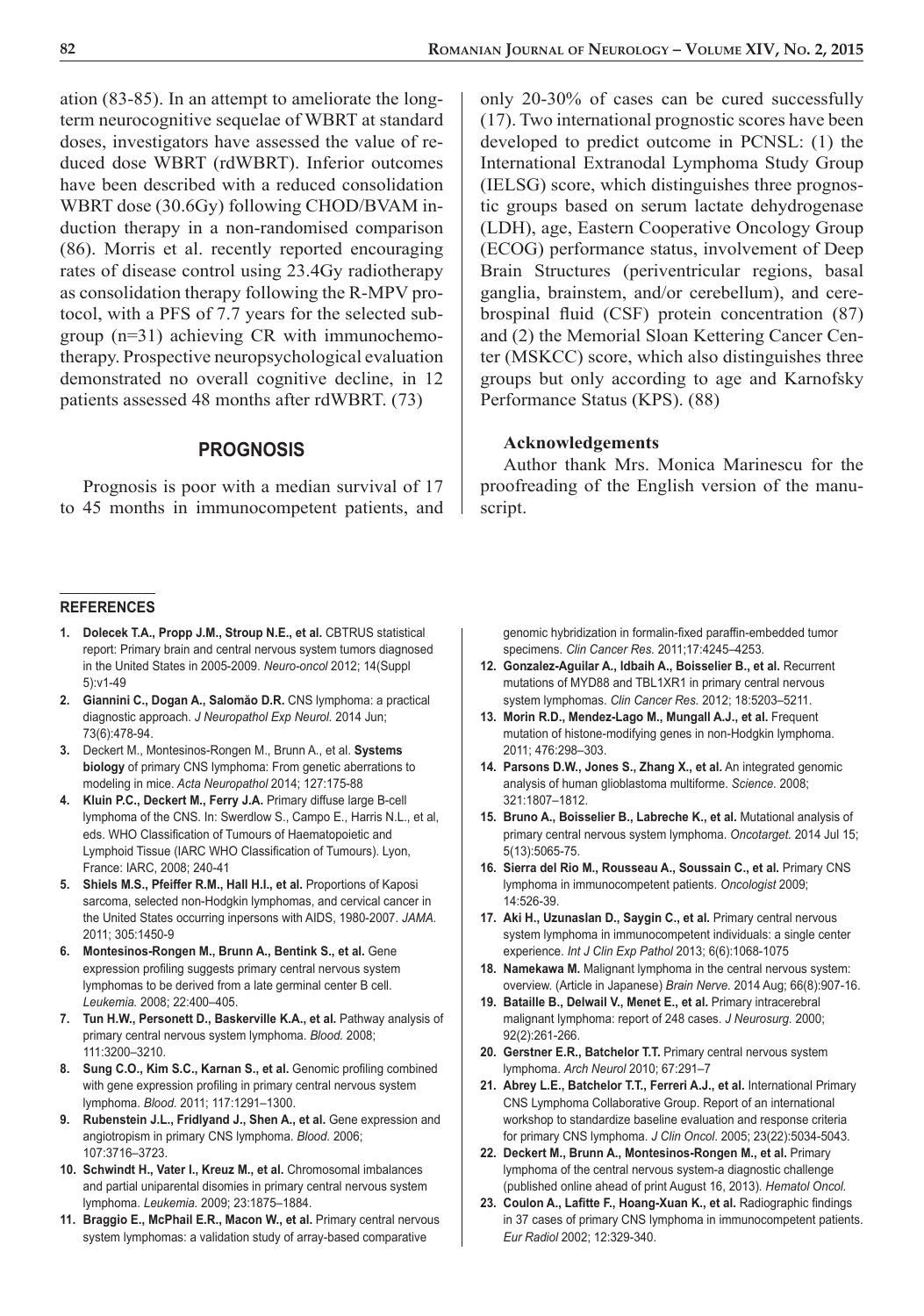- **24. Küker W., Nägele T., Korfel A., et al.** Primary central nervous system lymphomas (PCNSL): MRI features at presentation in 100 patients. *J Neurooncol* 2005; 72:169-177
- 25. Gliemroth J., Kehler U., Gaebel C., et al. Neuroradiological findings in primay cerebral lymphoma of non-AIDS patients. *Clin Neurol Neurosurg* 2003; 105:78-86.
- 26. Jahnke K., Korfel A., O'Neill B.P., et al. International study on low-grade primary central nervous system lymphoma. *Ann Neurol* 2006; 59:755-762.
- **27. Hochberg F.H., Baehring J.M., Hochberg E.P.** Primary CNS lymphoma: diagnosis. *Nat Clin Pract Neurol* 2007; 3:24-35.
- **28. Haldorsen I.S., Espeland A., Larsson E.M.** Central nervous system lymphoma: characteristic findings on traditional and advanced imaging. *AJNR Am J Neuroradiol* 2011; 32:984-992.
- **29. Roman-Goldstein S.M., Goldman D.L., Howieson J., et al.** MR of primary CNS lymphoma in immunologically normal patients. *AJNR Am J Neuroradiol* 1992; 13:1207-1213.
- 30. Zhang D., Hu L.B., Henning T.D., et al. MRI findings of primary CNS lymphoma in 26 immunocompetent patients. *Korean J Radiol* 2010; 11:269-277.
- **31. Küker W., Nägele T., Korfel A., et al.** Primary central nervous system lymphomas (PCNSL): MRI features at presentation in 100 patients. *J Neurooncol* 2005; 72:169-177.
- **32. Lai R., Rosenblum M.K., DeAngelis L.M.** Primary CNS lymphoma: A whole-brain disease? *Neurology* 2002; 59:1557–1562
- **33. Jahnke K., Korfel A., O'Neill B.P., et al.** International study on low-grade primary central nervous system lymphoma. *Ann Neurol* 2006; 59:755-762
- **34. Williams R.L., Meltzer C.C., Smirniotopoulos J.G., et al.** Cerebral MR imaging in intravascular lymphomatosis. *AJNR Am J Neuroradiol* 1998; 19:427-431.
- 35. Gliemroth J., Kehler U., Gaebel C., et al. Neuroradiological findings in primay cerebral lymphoma of non-AIDS patients. *Clin Neurol Neurosurg* 2003; 105:78-86.
- **36. Bühring U., Herrlinger U., Krings T., et al.** MRI features of primary central nervous system lymphomas at presentation. *Neurology* 2001; 57:393-396.
- **37. Go J.L., Lee S.C., Kim P.E.** Imaging of primary central nervous system lymphoma. *Neurosurg Focus* 2006; 21:E4.
- **38. Eichler A.F., Batchelor T.T.** Primary central nervous system lymphoma: presentation, diagnosis and staging. *Neurosurg Focus*  2006; 21:E15
- **39. Atlas S.W.** Magnetic resonance imaging of the brain and spine, ed 3. 2002; Lippincott Williams & Wilkins, Philadelphia.
- **40. Bromberg J.E.C., Siemers M.D., Taphoorn J.B.** Is a "vanishing tumor" always a lymphoma? *Neurology* 2002; 59:762-764.
- **41. Gunduz K., Pulido J.S., McCannel C.A, et al.** Ocular manifestations and treatment of central nervous system lymphomas. *Neurosurg Focus* 2006; 21:E9.
- **42. Küker W., Herrlinger U., Grönewäller E., et al.** Ocular manifestation of primary nervous system lymphoma: what can be expected from imaging? *J Neurol* 2002; 249:1713-1716.
- **43. Hochberg F.H., Baehring J.M., Hochberg E.P.** Primary CNS lymphoma: diagnosis. *Nat Clin Pract Neurol* 2007; 3:24-35.
- **44. Calli C., Kitis O., Yunten N., et al.** Perfusion and diffusion MR imaging in enhancing malignant cerebral tumors. *Eur J Radiol* 2006; 58:394-403.
- **45. Zacharia T.T., Law M., Naidich T.P., et al.** Central nervous system lymphoma characterization by diffusion-weighted imaging and MR spectroscopy. *J Neuroimaging* 2008; 18:411-417.
- 46. Raizer J.J., Koutcher J.A., Abrey L.E., et al. Proton magnetic resonance spectroscopy in immunocompetent patients with primary central nervous system lymphoma. *J Neurooncol* 2005; 71:173-180.
- **47. Thaler P.B., Yi Li J., Isakov Y., et al.** Normal or non-diagnostic neuroimaging studies prior to the detection of malignant primary brain tumors. *J Clin Neurosci* 2012; 19:411-414.
- **48. Haldorsen I.S., Espeland A., Larsson E.M.** Central nervous system lymphoma: characteristic findings on traditional and advanced imaging. *AJNR Am J Neuroradiol* 2011; 32:984-992.
- **49. Mohile N.A., Deangelis L.M., Abrey L.E.** The utility of body FDG PET in staging primary central nervous system lymphoma. *Neuro Oncol.* 2008; 10:223–8.
- **50. Makino K., Hirai T., Nakamura H., et al.** Does adding FDG-PET to MRI improve the differentiation between primary cer ebral lymphoma and glioblastoma? Observer performance study. *Ann Nucl Med.* 2011; 25:432-438
- **51. Adachi K., Yamaguchi F., Node Y., et al.** Neuroimaging of Primary Central Nervous System Lymphoma in Immunocompetent Patients: Comparison of Recent and Previous Findings. *J Nippon Med Sch* 2013; 80:174-183
- **52. Shinoda J., Yano H., Murase S., et al.** High 123I-IMP retention on SPECT image in primary central nervous system lymphoma. *J Neurooncol* 2003; 61:261-265
- **53. Abe K., Sasaki M., Koga H., et al.** Clinical role of 123I- IMP SPECT for the differential diagnosis of ocular malignant melanoma: time-course analysis. *Nucl Med Commun* 2007; 28: 567-573.
- **54. Kasamon Y.L., Ambinder R.F.** AIDS-related primary central nervous system lymphoma. *Hematol Oncol Clin North Am* 2005; 19:665-687.
- **55. Nishiyama Y., Yamamoto Y., Toyama Y., et al.** Usefulness of 67Ga scintigraphy in extranodal malignant lymphoma patients. *An Nucl Med* 2003; 17:657-662.
- **56. Ogawa T., Kanno I., Hatazawa J., et al.** Methionine PET for follow-up of radiation therapy of primary lymphoma of the brain. *RadioGraphics* 1994; 14:101-110.
- **57. Bellinzona M., Roser F., Ostertag H., et al.** Surgical removal of primary central nervous system lymphomas (PCNSL) presenting as space occupying lesions: a series of 33 cases. *Eur J Surg Oncol.* 2005; 31:100–5.
- **58. Weller M., Martus P., Roth P., Thiel E., Korfel A.** Surgery for primary CNS lymphoma? Challenging a paradigm. *Neuro Oncol.*  2012; 14:1481–4.
- **59. Phillips E.H., Fox C.P., Cwynarski K.** Primary CNS lymphoma. *Curr Hematol Malig Rep.* 2014 Sep; 9(3):243-53.
- **60. Rubenstein J.L., Wong V.S., Kadoch C., et al.** CXCL13 plus interleukin 10 is highly specific for the diagnosis of CNS lymphoma. *Blood.* 2013; 121:4740–8.
- **61. Koeller K.K., Smirniotopoulos J.G., Jones R.V.** Primary central nervous system lymphoma: radiologic-pathologic correlation. *Radiographics* 1997; 17: 1497-1526.
- 62. Hans C.P., Weisenburger D.D., Greiner T.C., et al. Confirmation of the molecular classification of diffuse large B-cell lymphoma by immunohistochemistry using a tissue microarray. *Blood* 2004; 103:275–82.
- **63. Lin C.H., Kuo K.T., Chuang S.S., et al.** Comparison of the expression and prognostic significance of differentiation markers between diffuse large B-cell lymphoma of central nervous system origin and peripheral nodal origin. *Clin Cancer Res* 2006; 12:1152–6.
- **64. Bhagavathi S., Sharathkumar A., Hunter S., et al.** Activated B-cell immunophenotype might be associated with poor prognosis of primary central nervous system lymphomas. *Clin Neuropathol* 2008; 27:13–20.
- **65. Brunn A., Nagel I., Montesinos-Rongen M., et al.** Frequent triple-hit expression ofMYC, BCL2, and BCL6 in primary lymphoma of the central nervous system and absence of a favorable MYC(low) BCL2 (low) subgroup may underlie the inferior prognosis as compared to systemic diffuse large B cell lymphom. *Acta Neuropathol.* 2013; 126:603–5.
- **66. Rubenstein J.L., Hsi E.D., Johnson J.L., et al.** Intensive chemotherapy and immunotherapy in patients with newly diagnosed primary CNS lymphoma: CALGB 50202 (Alliance 50202). *J Clin Oncol.* 2013; 31:3061– 8.
- **67. Cady F.M., O'Neill B.P., Law M.E., et al.** Del(6)(q22) and BCL6 rearrangements in primary CNS lymphoma are indicators of an aggressive clinical course. *J Clin Oncol.* 2008; 26:4814–9.
- **68. Montesinos-Rongen M., Godlewska E., Brunn A., et al.** Activating L265P mutations of the MYD88 gene are common in primary central nervous system lymphoma. *Acta Neuropathol.* 2011; 122:791–2.